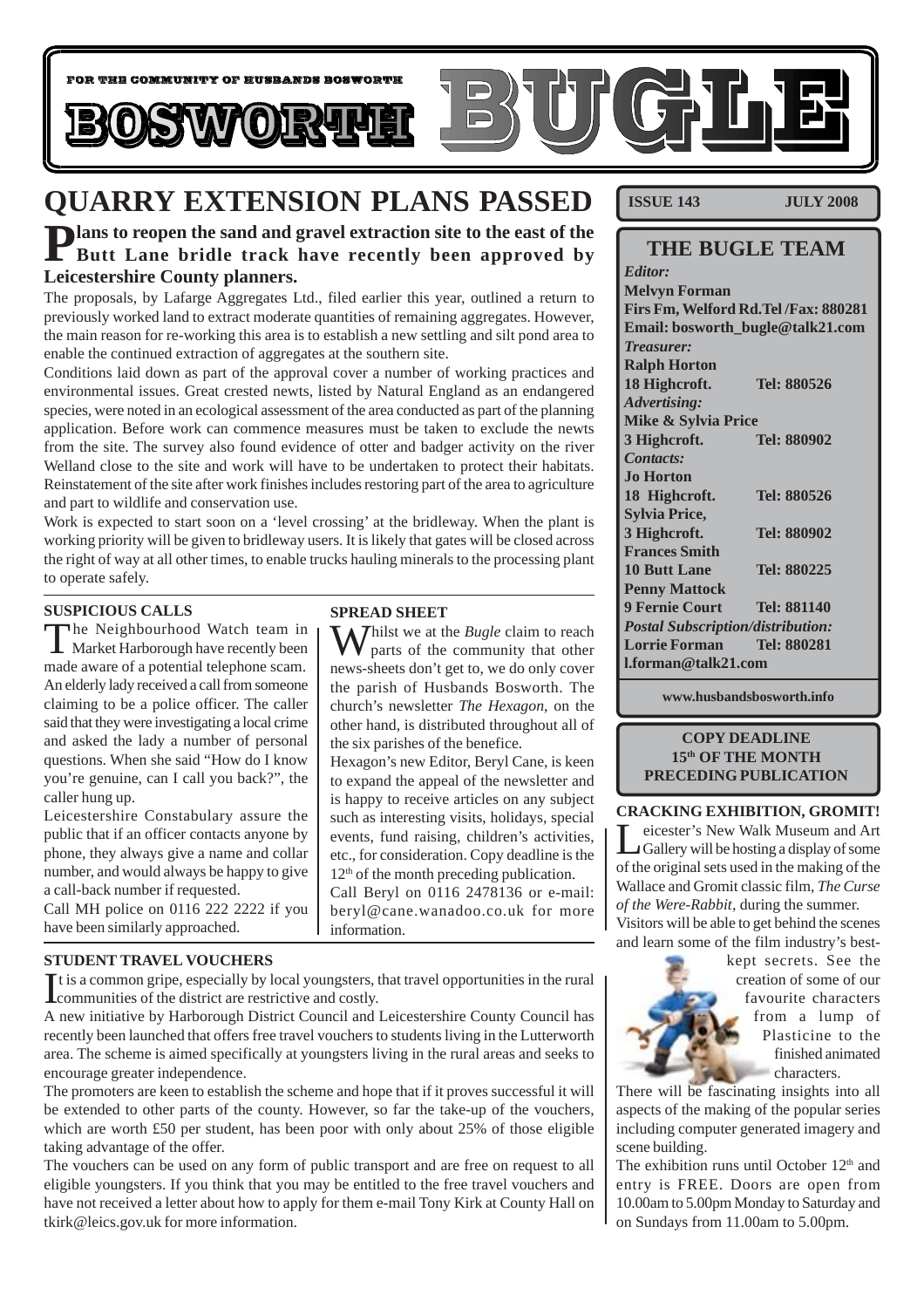## **POSTBAG** *LETTERS TO THE* **BUGLE** *POSTBAG MUST IDENTIFY THE SENDER*

#### *From FOBS Committee.*

Bag 2 School Campaign : A Great Result! FOBS Committee would like to thank everyone who took the time to sort out clothing, bedding, soft toys etc. for our recent Bag2School Campaign. We collected a whopping 1020 kg (or 161 stone) for which we will receive a cheque for £255 in due course, which will be used towards projects planned within the school.

Due to the success of this campaign FOBS intend to arrange a further collection towards the end of November, just in time for that pre-Christmas clear-out! More details will follow shortly.

Further thanks to those who helped deliver and collect the bags and store the bags, but once again the success could not be achieved without your generous donations. Thank you. Anyone wishing further information, please contact either Kenny Anderson (Chair) on 880705 or Steve Blake (Treasurer) on 881045.

FOBS are organising a Summer Fête, to be held on Sunday July 6<sup>th</sup> from 2.00pm -5.00pm. Please put the date in your diary for a fun filled afternoon for everyone to enjoy! There will be plenty for us all to do including pony rides, games, tombolas, a balloon race, football and various stalls offering produce, books and cards. We would love for this event to be attended by the village in order that we can raise funds for school projects. If you are able to assist in any way please contact Kenny Anderson. We hope to see you there!

## **LOCAL CRIME FILE**

**IF YOU HAVE INFORMATION ON ANY CRIMINAL ACTIVITY CALL MARKET HARBOROUGH POLICE on 0116 222 2222.**

**Countryside Watch Co-ordinator Henry Whatley Ext. 3875**

**Neighbourhood Watch Co-ordinator Marion Lewis 0116 2483871 NW Community Scheme No. 2123**

**Local Beat Team PC 1959 David Venables PC 500 Andy Smalley PCSO 6126 Tim Harwood PCSO 6636 Ray Wells Voicemail Service 0116 2485675**

**Rural & Countryside Liaison Officer PC 1010 Chris Hill**

**CRIMESTOPPERS FREEPHONE 0800 555111**

#### **CAR PROTECTOR**

**We have had reports of a number of thefts of property from cars parked at designated car parking areas at local beauty spots and on the Brampton Valley Way. Drivers are reminded that they should not leave any valuables in their cars whilst parked, especially where it is obvious that they may be away from the vehicle for a period of time. Leave load covers and gloveboxes open to lessen the risk of thieves breaking into your vehicle on the offchance that there may be property concealed. Remove sat-nav devices and clean tell-tale marks from the dashboard and windscreen.**

# **WATCH WORD**

*THE NEIGHBOURHOOD WATCH SCHEME IN HUSBANDS BOSWORTH*

### **DISTRACTION CRIME ALERT**

Message from Northamptonshire Police. Please be aware that a marked Anglian Water van, reg. FE07 DNF was stolen in the north of the county recently. Anglian Water clothing and ID belonging to one of the water firm's employees was inside the van and were also taken.

Police are warning people to beware of offenders who commit distraction burglaries by posing as bogus water company officials. One of the most common methods used by criminals to carry out this type of offence is to pose as officials from a water company. We do urge people to not open the door to unexpected callers and ask them to remind elderly neighbours and relatives to do the same. Only open the door if you are expecting someone by written appointment or if you know them. Always call 999 if you suspect someone - it could prevent your neighbour from becoming a victim.

Anyone with information about this theft should call the police as soon as possible.

#### **CALLING CARD**

Leicestershire Police are cracking down on mobile phone use whilst driving. Analysis of traffic accidents has shown that mobile phone use is a major contributory factor in a significant number of incidents. Recently, a revision of the law has upped the penalty for phone use whilst driving to £60 plus 3 points on the offender's licence. Leicestershire police, who have issued 141 fixed penalty fines in the past 12 months, are now patrolling in unmarked police cars in order to catch the culprits.

**WATCH OUT - the car next to you at the traffic lights may be the police! SMILE...**

#### **QUARRY CRIME**

Heavy duty armoured cable supplying power to the quarry plant was stolen from Lafarge's Welford Road quarry over the May Bank Holiday period. The heavy copper-cored cable, valued at £8,000, was probably cut into manageable lengths on site by the thieves and would have needed a small lorry or large van to carry it away.

Anyone who has any information is asked to contact Market Harborough police on 0116 222 2222.

#### **VILLAGE WATCH FORUM**

Local Beat Officer, PC Andy Smalley joined Neighbourhood Watch co-ordinators and villagers to discuss local criminal activity at the recent village Neighbourhood Watch Forum. PC Smalley asked residents to let him know of any suspicious activity or antisocial behaviour and any speeding and nuisance parking problems. He also reminded residents that they should use the 999 number if a crime is in progress or if urgent action could lead to a criminal being caught.

Market Harborough police community coordinator, Henry Whatley discussed a range of police-recommended crime deterrent equipment. He pointed out that simple plugin door alarms, door chains and purse bells are for sale at a low cost, or available free, through the Neighbourhood Watch scheme. **Market Harborough Neighbourhood Watch volunteers have a very successful stall at the indoor market in the Market Hall, Market Harboough every week, at which free crime prevention advice and other local policing information is readily available.**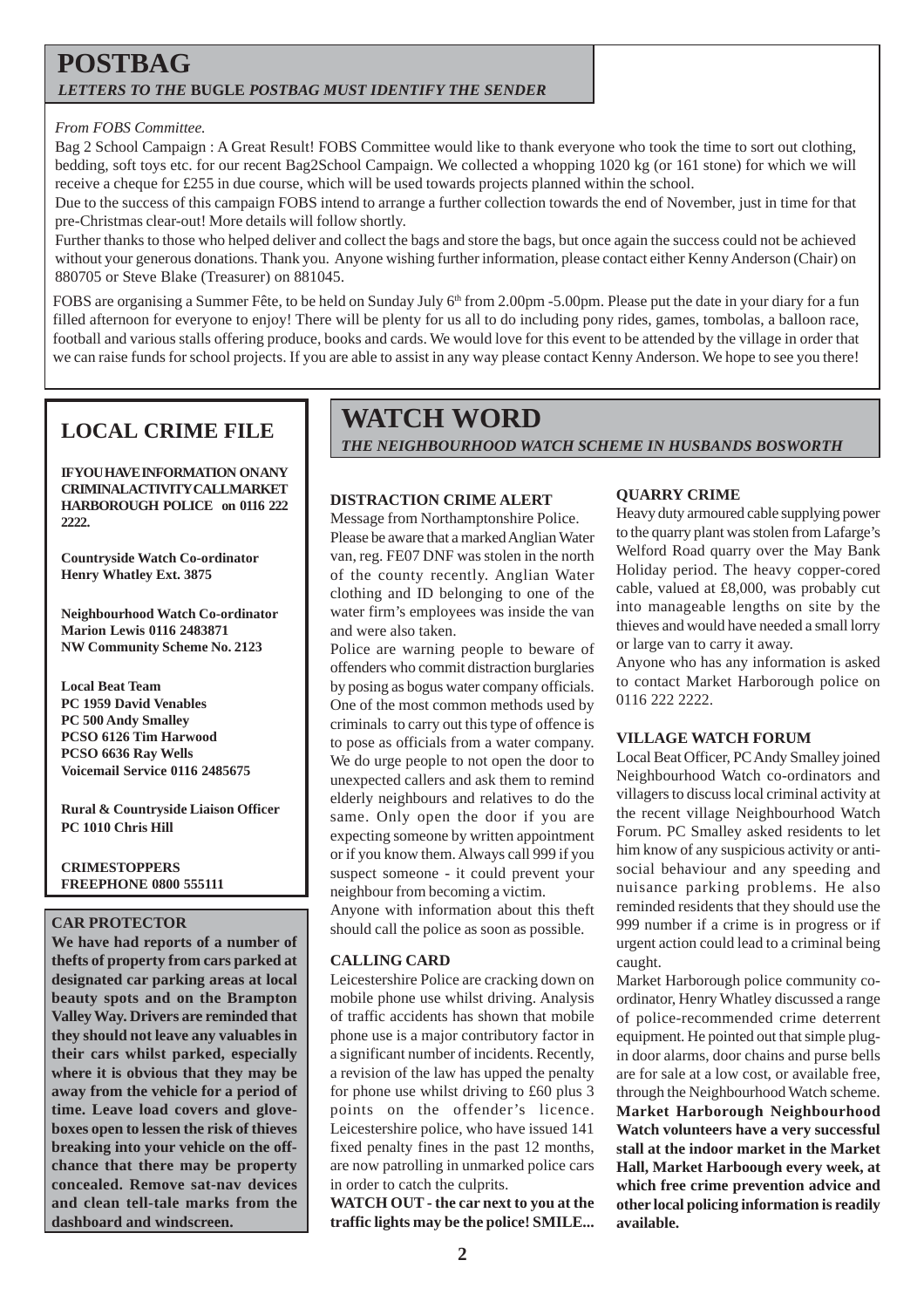## **BOSWORTH IN FOCUS** *A ROUND-UP OF HUSBANDS BOSWORTH NEWS*

#### **MORE NUISANCE PARKING**

Residents living in Fernie Court have raised concerns about vehicles parking on the grass verges on Berridges Lane outside the close. Now they are calling for the parish council to erect bollards or install planters or a bench seat to deter inconsiderate parking in the area. Vehicles parking during the winter have damaged the grass surface and residents feel that the mess detracts from the scene on the approach to the village.

#### **SLOW LANE**

Drivers are warned to expect delays on the northern approaches to Market Harborough for the next three months whilst road works associated with the Airfield Farm Business Park development take place. The initial works involve the construction of a new roundabout at the access point to the new development on the A6 Leicester Road two miles north of Market Harborough. Highways officers have issued a warning that unexpected delays may occur whilst work takes place on the carriageway but anticipate that hold-ups will be kept to a minimum. Temporary traffic controls may be in place at times but normal traffic flows are expected whilst work is carried out off the main carriageways. Because of the nature of the work no notice of delays is expected to be posted and traffic will be redirected within the site.

#### **NEW TOOL**

Plans to demolish commercial premises in Husbands Bosworth and build three dwellings on the site have recently been submitted to Harborough planners for consideration. It is proposed to demolish the Lister Power Tools depot on Bell Lane and replace it with three, 2 and 3 bedroom homes. Supporting information filed with the application states that the company is seeking to relocate the business locally.

#### **DEVELOPING CONFUSION**

At the recent meeting of the Parish Council, councillors discussed the proposed development of Begley's Yard in the centre of the village. Councillors felt that the plans presented were confusing and asked that planners clarified a number of points before they made further comments on the proposals.

It was noted that two sets of plans had been submitted with one for an 8-dwelling development with access to Mowsley Road and a further proposal for an 11-dwelling development with access to both Church Lane and Mowsley Road.

#### **QUARRY NEWS**

At the recent meeting of the Quarry Liaison Group the Quarry Manager, Simon Bryant, said that the output from the plant, both of bulk and packed product, had slowed recently in line with the general slump in the building industry. He told the meeting that work to upgrade the processing machinery was to be carried out shortly. Five full-time workers and one part-time worker are employed on the minerals extraction site. The quarry had recently received an award from the Environment Agency for the high standard of quarry management at the site. Alex Chidgey, Assistant Land Agent for Lafarge Aggregates, discussed plans for the proposed extensions to the working site.

Councillor Brian Smith said that there were no complaints or concerns raised by the community.

#### **CRAFT GROUP**

The next meeting of the Craft Group will be on Monday, July 7<sup>th</sup> at 7.30pm.

There will be a change of venue for the meeting this month. New members always welcome. Please ring Margaret Bradley on 880652 for details.

#### **BROAD AGREEMENT**

Harborough District Council, at the recent meeting of executive committee, agreed to approve the re-naming of the lower section of Mowsley Road, below the junction with Honeypot Lane, as Broad Lane.

#### **LUNCHEON CLUB**

The next meeting of the Luncheon club will be on Thursday, July 31<sup>st</sup> at Kilworth Springs Golf Club. Diners are asked to meet in the bar at 12.30pm as usual. The cost of the 2 course meal is £6.50 per head to include coffee and mints. Luncheon Club meetings are held once a month and are an excellent way for those new to the village to get to know their neighbours and make new friends. Especially welcome are those living alone or retired. To book or for further information please call Janice on 880668.

#### **BLOW FOR TURBINE OPPONENTS**

The Advertising Standards Agency is investigating a recent advertising campaign in the local media by the Stop Swinford Windfarm Action Group.

Complaints have been received by the ASA concerning what are believed to be unsubstantiated claims made by the opponents of the proposed 11-turbine windfarm north of Swinford village. Nuon Renewables, the energy consultants promoting the project, are accusing the action group of scaremongering by suggesting that the turbines will harm the health of residents living near to the site and that noise and vibration will be a major issue.

#### **ART SHOW**

Members of the Art Group will be displaying some of the work that they have completed throughout the year on Wednesday July 9<sup>th</sup> from 6.30 pm. The exhibition will be at Ann Saxton's Studio, 25 Bell Lane, Husbands Bosworth. Everyone is welcome to come along.

## **LOCAL NEWS IN BRIEF**

■ Plans have been submitted for the erection of a 50m high anemometer test mast at Airfield Farm, Gallowfield Road, **Foxton**.

■ Lubenham village will be hosting their annual Scarecrow Festival on the weekend of September 13<sup>th</sup> and 14<sup>th</sup>.

 $\blacksquare$  The Mikron travelling theatre company will be performing "Fair Trade - Reaping the Dividends", the story of the Cooperative Movement, at Harborough Theatre, **Market Harborough** on Friday, July 11<sup>th</sup> at 7.30pm. Tickets £9, on the door.

■ The proposal to construct a canal marina complex near **Theddingworth** was refused permission at a recent meeting of Harborough planning committee.

*VILLAGE HALL BOOKINGS Jackie Fletcher 880910 CHURCH HALL BOOKINGS Janice Staples 880668 SPORTS PAVILION & PLAYING FIELD ENQUIRIES Audrey Marlow 880316*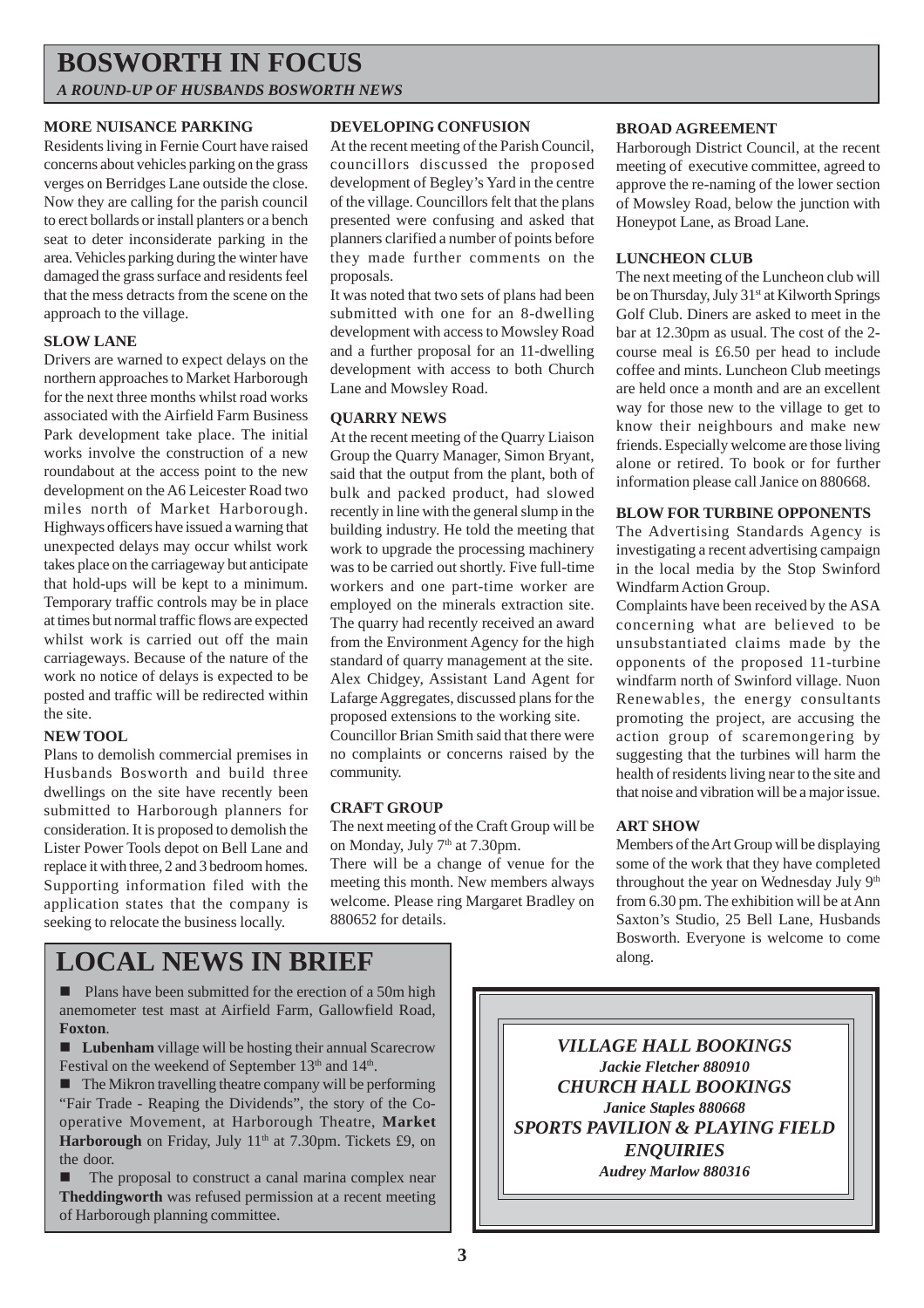## **SCHOOL REPORT** *HUSBANDS BOSWORTH C. of E. PRIMARY SCHOOL*

*Reasons why we like Husbands Bosworth School by Years 5 and 6.* **I like this school because:** *Gabrielle Jeffrey* We get to go on lots of trips and we have lots of sporting facilities. *Callum Mason* We have the opportunity to do lots of interesting art. I enjoy the company of my friends and I like my teacher. *Max Meadows* It is easy to make friends. *Max Dewing-Hall* The teachers help us to learn in a fun way. *Patrick Sadd* We do a variety of sports so even if you are not 'sporty' you will find one you will like. *Isaac Roy* I like this school because there is a lot of out of school activities to choose from. *Jordan Blake* We do some exciting plays. *Carter Gill It's small and easy to make friends. Simon Scully* The teachers are friendly and very helpful and we have the most up-to-date technology. *Stephen Leedham* We have laptops and not every school does. *Isabella Baker* Being small means that you can know and trust almost all of the people. When we raise money it makes me feel that everyone takes part. *Thomas Ross* The best thing is maths. *Leanne Shearsby* I like taking part in competitions. *Eleanor Jones* We take part in events as a whole school not just as a class. *Aaron Barnett* My reward chart helps me with my behaviour and I enjoy doing my treats when I am good. *Henry Dewing-Hall* It is small. *Charlie Vicary* I like the size of the school. *Daniel Collins & Matthew Day* We go on fun trips. *Dominic Smith* I like the fact that there are lots of competitions to take part in.

*Candice Hall* I like playing with my friends.

# **BYGONE BOSWORTH**

*The Historical Society's Periodical Journal*

#### **LOCAL ARCHAEOLOGICAL DISCOVERIES**

Over the years many major archaeological discoveries have been made by members of the public. Whilst some of these have been made on sites identified by calculated information, possibly by metal-detectorists, many finds are made purely by chance by members of the public. A free lecture to be held on Tuesday July 1<sup>st</sup> at 7:30pm at the Holly Hayes Centre in Birstall will provide the opportunity to hear about some of the more interesting and unusual finds recorded in Leicestershire and an opportunity to discuss what to do if you find anything that you think may be of interest.

Organised by Leicestershire County Council's Community Heritage Initiative (CHI), which is supported by the Heritage Lottery Fund (HLF) and Rutland County Council, this talk is part of CHI's lecture programme for 2008. Wendy Scott, Finds Liaison Officer with Leicestershire County Council will be giving the talk which will include information about the Portable Antiquity Scheme. The scheme records public archaeological finds and promotes the archaeology of Britain. It is essential to pre-book, as places are limited. To book a place or for more information, please call 0116 267 1377, email wildlife@leics.gov.uk or write to Leicestershire County Council's Environment and Heritage Resources Centre, Holly Hayes, 216 Birstall Road, Birstall, Leicester, LE4 4DG. To find out more information about recording the countryside, visit www.leics.gov.uk/celebrating\_wildlife.

> $\blacksquare$  $\blacksquare$

> $\blacksquare$  $\blacksquare$  $\blacksquare$  $\blacksquare$  $\blacksquare$  $\blacksquare$  $\blacksquare$ ٠

## COMPLETE CAR CARE

Accident repair specialist Bodywork, dent, scratch and stone-chip repair Servicing, alloy refurbishment, welding MoT repair Valeting, full body polish Parking sensors, handling kits, etc. fitted Call Ben on 07710 024070 Based at Unit 2, Pebble Hall Farm between Husbands Bosworth and Theddingworth

.............

TO ADVERTISE HERE COSTS JUST £6 PER MONTH THE *BUGLE* IS DELIVERED FREE TO EVERY HOUSEHOLD IN THE PARISH AND REACHES PLACES OTHER PUBLICATIONS CAN'T REACH! Call Mike or Sylvia on 880902 or email: hiprice@btinternet.com

#### **ACTIVITY GROUPS 2008**

**All Saints Parochial Church Council** Contact: Peter Jones 880741 **Art Workshop** Contact: Ann Saxton 880971 **Badminton Club** Contact: Lorrie Forman 880281 **Bosworth Belles** Contact: Debbie Oliver 465434 **Bosworth Blokes** Contact: Ralph Horton 880526 **Conservative Association** Contact: Robert Maxwell 880361 **Craft Group** Contact: Margaret Bradley 880652 **Handbell Ringers** Contact: David Staples 880668 **Historical Society** Contact: Isobel Pepperill 880081 **1st Kilworth Scouts/Beaver unit** Contact: Andrew Lambert 880922 **Playing Field Committee** Contact: Jennifer Rogers 880401 **Royal British Legion** Contact: Robert Maxwell 880361 **Short Mat Bowls** Contact: Frank Thorp 880003 **Tennis Club** Contact: Jennifer Rogers 880401 **Tower Bell Ringers** Contact: Geoff Armitage 880066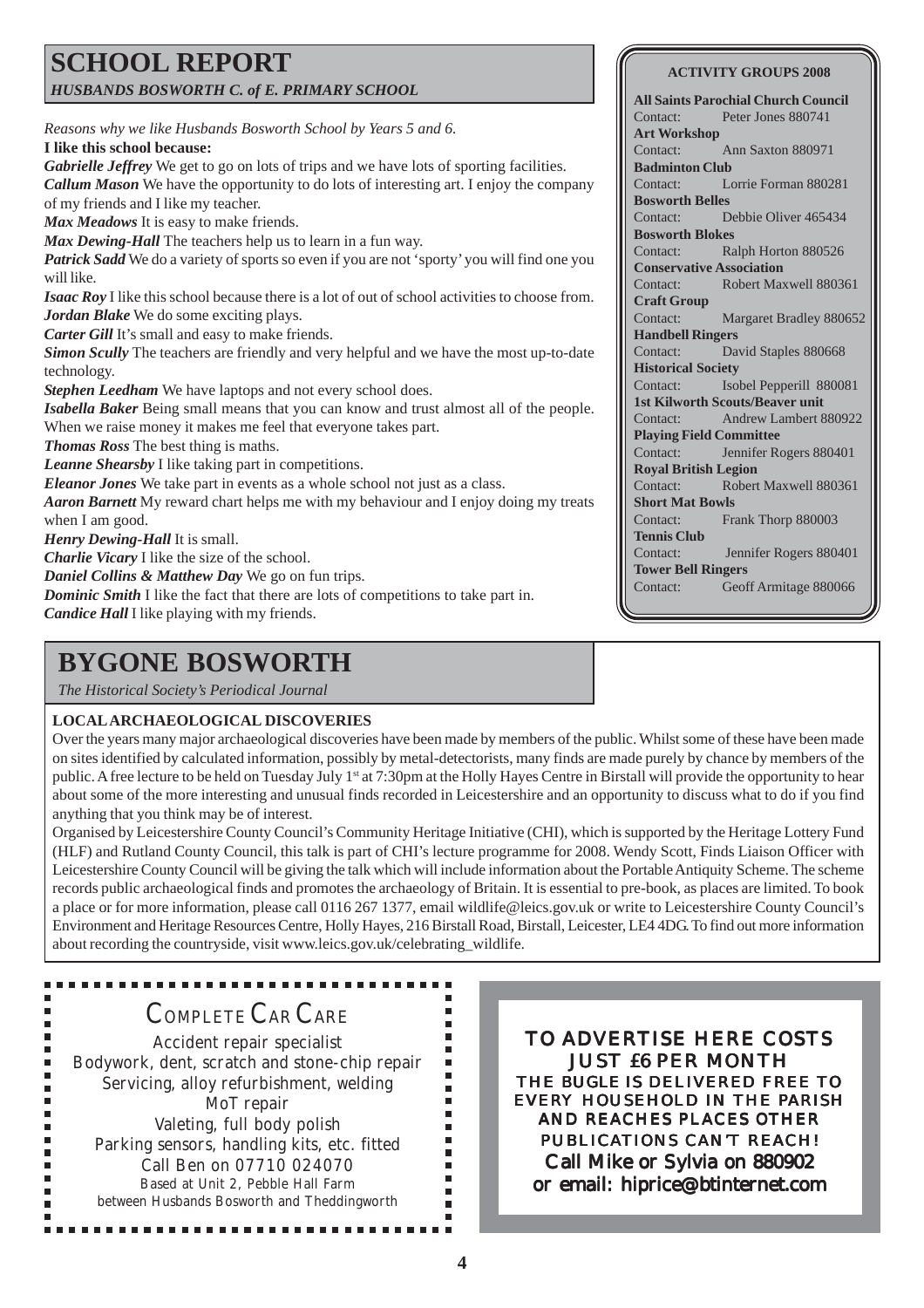#### **TRADE DIRECTORY 2008**

**G D Armitage Clock & Belfry Work** Maintenance & repair, general light engineering services. Contact: Geoff Armitage 880066 **Begley Plumbing & Heating** Plumbing & heating engineer. Contact: Frank Begley 880541 **Gordon Begley** Building & roofing contractor. Contact: Gordon Begley 880028 **Begley's Windows & Conservatories** Bespoke joinery contractors Contact: Robert Begley 880671 **Gary Bennett Painter & Decorator** Contact: Gary Bennett 880285 **Croft Farm Bed & Breakfast** Relaxed rural retreat. Contact: Jane Smith 880679 **Diane Hall** Beauty therapist, facials, pedicures, manicures & waxing. Contact: Diane Hall 880567 **Languard Ltd.** Weed control, fumigation and thermal insulation. Contact: Will Kay 880898 **Mike Price Heating Engineer** Oil-fired boiler servicing & repair Contact: Mike Price 880902 **Paul Bolton School of Motoring** Expert driving instruction Contact: Paul Bolton 880115 **TO ADVERTISE HERE**

**Email Mike at: hiprice@btinternet.com or phone 880902**

#### **TENNIS CLUB NEWS**

**PLAYING FIELD COMMITTEE ANNUAL GENERAL MEETING**

*The Chairman, Jennifer Rogers welcomed everyone to the first Annual General Meeting of the Playing Field Committee. There were no members of the public present.*

**Chairman's Report**

The chairman outlined the progress of the fundraising and other activities of the committee and thanked fellow committee members for their support.

#### **Treasurer's Report**

The Treasurer, Audrey Marlow, reported a sound financial position and the committee agreed that funds were available for upgrading the car park and perimeter fencing. It was also agreed to progress other security measures including the installation of CCTV to help combat the recent spate of vandalism and criminal damage around the pavilion and tennis courts area.

#### **Election of Officers**

All Officers agreed to continue in their present rôles for the next year although it was hoped that the Secretary could relinquish some of her duties. New committee members are still actively sought and it was proposed that more representatives from the user groups be urged to join the committee. *[Anyone interested in joining the Committee is asked to call Jennifer Rogers on 880401 for more details.]*

#### **Cricket Club Report**

Nigel Brotherton reported that the new season had got off to a good start with the team winning their first three matches. He noted that two new local members had joined the club. **Tennis Club Report**

Alan Lister reported that the school's coaching classes on two afternoons a week were proving very popular, with a number of children keen to join the Club for Saturday morning coaching sessions.

#### **Other Business**

*Car Boot Sale:* Duties for the Bosworth Festival car boot sale were discussed and finalised. *Facility Fees:* Fees were reviewed and it was agreed to keep them the same as last year. *Car Park:* A quote for levelling and relaying the car park with mill waste was discussed and it was agreed to go ahead with this project.

*Key Allocation:* The allocation of keys to the pavilion was discussed at length and further sets of keys would be made to enable better access to the outside toilets.

*Section 106 Funding:* The lack of progress on the allocation of Section 106 funding was discussed. The Chairman proposed that a strongly worded letter be sent to HDC, and copied to Councillor Brian Smith and the Harborough Mail, voicing concerns about the lack of action.

#### **Next Meeting**

*The next meeting will be on Tuesday, August 12<sup>th</sup> at 7.30pm in the Pavilion.* 

The Chairman welcomed members to the Annual General Meeting and reported that it had been a difficult year with poor weather and falling membership numbers. Vandalism had forced costly repair work on the tennis courts and the Treasurer reported a drop in the closing balance. With a new Constitution and Health & Safety Policy now in place, the committee felt that it now satisfied all relevant legal requirements.

Hilda Whitehurst was thanked as retiring Secretary. The post is now vacant and the Committee would welcome anyone willing to take on the rôle. The remaining committee members agreed to carry on for another year and a vote of thanks was proposed by Ralph Horton. The draw for the Club's allocation of Wimbledon tickets was made and six pairs of tickets were allocated. For any enquiries please call Jennifer Rogers 880401 or Mike Pennington 880455

**PLAYING FIELD & PAVILION** *SCALE OF FEES (Full day rate)* **Changing Rooms & Showers £50 Kitchen & Servery, Committee Room £25 Sports Field**  $£50$ 

**Phone Audrey on 880316 for details of special rates. Refreshments can be arranged on request.**



NORTH KILWORTH WHARF BOAT SERVICES Station Road, North Kilworth Lutterworth LE17 6JB *Stockists of Calorgas, household fuels & red diesel Local delivery* Call John & Jane Pugh Tel: 01858 881723 Mobile: 07967 087290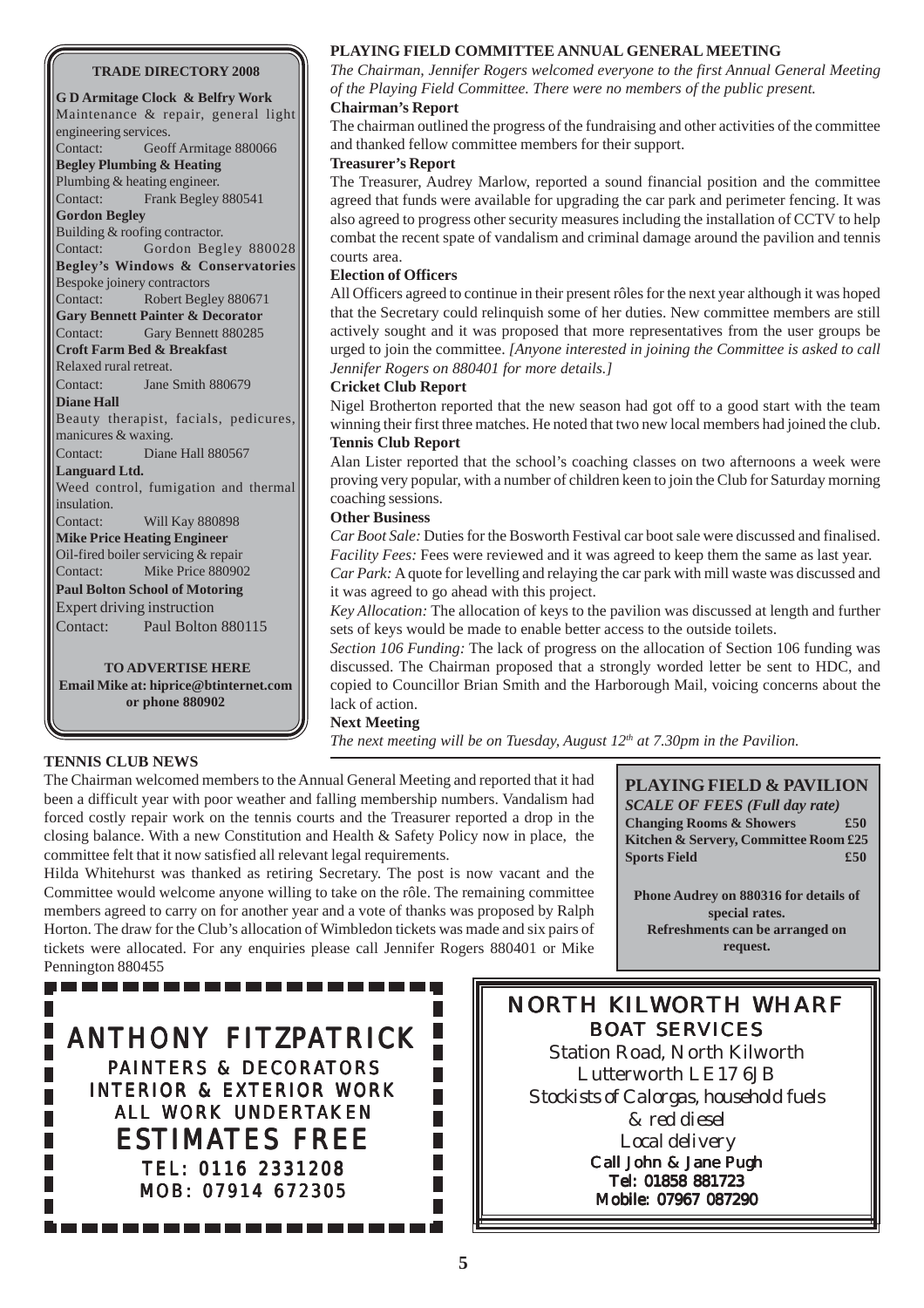| <b>PARISH COUNCIL NEWS</b>                                                                                                                                                                                                                                                                                                                                                                                                                                                                    | <b>LOCAL OFFICERS</b><br><b>Husbands Bosworth Parish Council:</b><br><b>Councillors</b>                                                                                        |  |  |  |
|-----------------------------------------------------------------------------------------------------------------------------------------------------------------------------------------------------------------------------------------------------------------------------------------------------------------------------------------------------------------------------------------------------------------------------------------------------------------------------------------------|--------------------------------------------------------------------------------------------------------------------------------------------------------------------------------|--|--|--|
| Report of the Parish Council meeting held on Tuesday, June 3rd in the Village Hall.<br>Full Council, District Councillor Brian Smith and County Councillor Graham Hart were present.<br>The Minutes of the last meeting were approved and signed as correct<br><b>Matter Arising</b><br>•Council discussed the on-going problem of poor reinstatement of the footway and carriageway in<br>Hunters Close. It was agreed to press Highways to resolve the issue as soon as possible with Barry | Patricia Day<br>880748 (Chair)<br>William Fletcher<br>880910<br>Melvyn Forman<br>880281<br>Geoffrey Armitage<br>880066<br>Heather O'Connor<br>880165<br>Susan Fisher<br>880026 |  |  |  |
| Howard Homes.<br>•Following discussions with the family of the late Mrs. Beryl Jones, it was agreed that Parish<br>Council members would plant a memorial tree on the Old Green to commemorate her contribution<br>to the community. It was also suggested that a memorial plaque be erected in the school in recognition<br>of her service to the school.<br>•Council was pleased to note that Ryan's Stores was to stay open for the time being, subject to                                 | <b>Parish Clerk</b><br>Jackie Fletcher,<br>13 School Lane,<br><b>H.B. LE17 6JU</b><br>Tel: 880910                                                                              |  |  |  |
| sufficient staff being available.<br>•It was noted that the subsidence of the road surface in Welford Road opposite the quarry entrance<br>had not been resolved.<br><b>Cemetery</b><br>It was agreed to review the cemetery charges at the next Parish Council meeting in August.<br><b>Playing Field</b><br>•Council met in the Play Area prior to the meeting and conducted an inspection of the equipment. A                                                                              | <b>District Councillor</b><br>Brian Smith<br>10 Butt Lane,<br><b>H.B. LE17 6LN</b><br>Tel: 880021<br>Email: b.smith@harborough.gov.uk                                          |  |  |  |

warning sign, wrongly placed on the skateboard equipment had been lost and after replacement would be secured to the basket ball hoop.

•Council agreed to obtain quote for extending and reinforcing the concrete haunching at the Play Area car park entrance. This would create a more acceptable ramp and help to protect the end of the new pathway.

#### **Allotments**

Clerk informed Council that one plot had been relinquished but had been immediately re-let to someone on the waiting list. All plots were now taken. Water was now connected to the second trough near the car park.

#### **Traffic Issues**

None were noted for discussion.

#### **Neighbourhood Watch**

No serious issues had been noted recently. A Forum meeting for co-ordindators and the public is arranged for June 18<sup>th</sup>.

#### **Accounts**

•The Accounts were presented and approved.

•Council discussed the make-up of the Allocated Reserve Fund and a transfer of funds from the Community Account was agreed.

#### **Correspondence & Planning**

•Members discussed the lack of progress on No. 8, Cherry Tree Close site.

•Council had concerns about the nature of the development of Old Barn Farm, Welford Road and were worried that a 'mini' business park could emerge on the site. Council noted that traffic and access problems were consistently highlighted in past applications to develop the site.

•The development of the Ridgeway Yarns site on the High Street was discussed and councillors restated their concerns that the present proposal for 5 dwellings represented over-development of the site. Members were concerned that the promoters of the scheme sought to move the bus shelter.

•The proposed development of the Begley's Yard site in Church Lane was discussed. Councillors felt that the plans and proposals, as presented, were confusing and the Chairman would seek clarification on a number of issues.

#### **Any Other Business**

•The concrete base of the old bench on the Old Green has been left and levelled ready for the two cheese-press stones to be placed. Once they had been installed an interpretative sign would be made and placed nearby.

•Complaints from residents about parking on the grass verge outside Fernie Court were discussed. Concerns were voiced that the verge surface was being damaged and it was agreed to consider various options for deterring parking.

•Two Council members had recently joined with Swinford residents on a fact-finding visit to the Burton Latimer wind farm. The concerns of those immediately affected by the erection of these structures were noted. However, it was felt that although the visual impact was considerable many of the claims, such as vibration and noise, were largely unfounded.

#### **Next Meeting**

*The next meeting of the Parish Council will be on Tuesday, August 5<sup>th</sup> at 7.30pm in the Village Hall.* 



TO ADVERTISE HERE COSTS JUST £6 PER MONTH THE *BUGLE* IS DELIVERED FREE TO EVERY HOUSEHOLD IN THE PARISH AND REACHES PLACES OTHER PUBLICATIONS CAN'T REACH! Call Mike or Sylvia on 880902 or email: hiprice@btinternet.com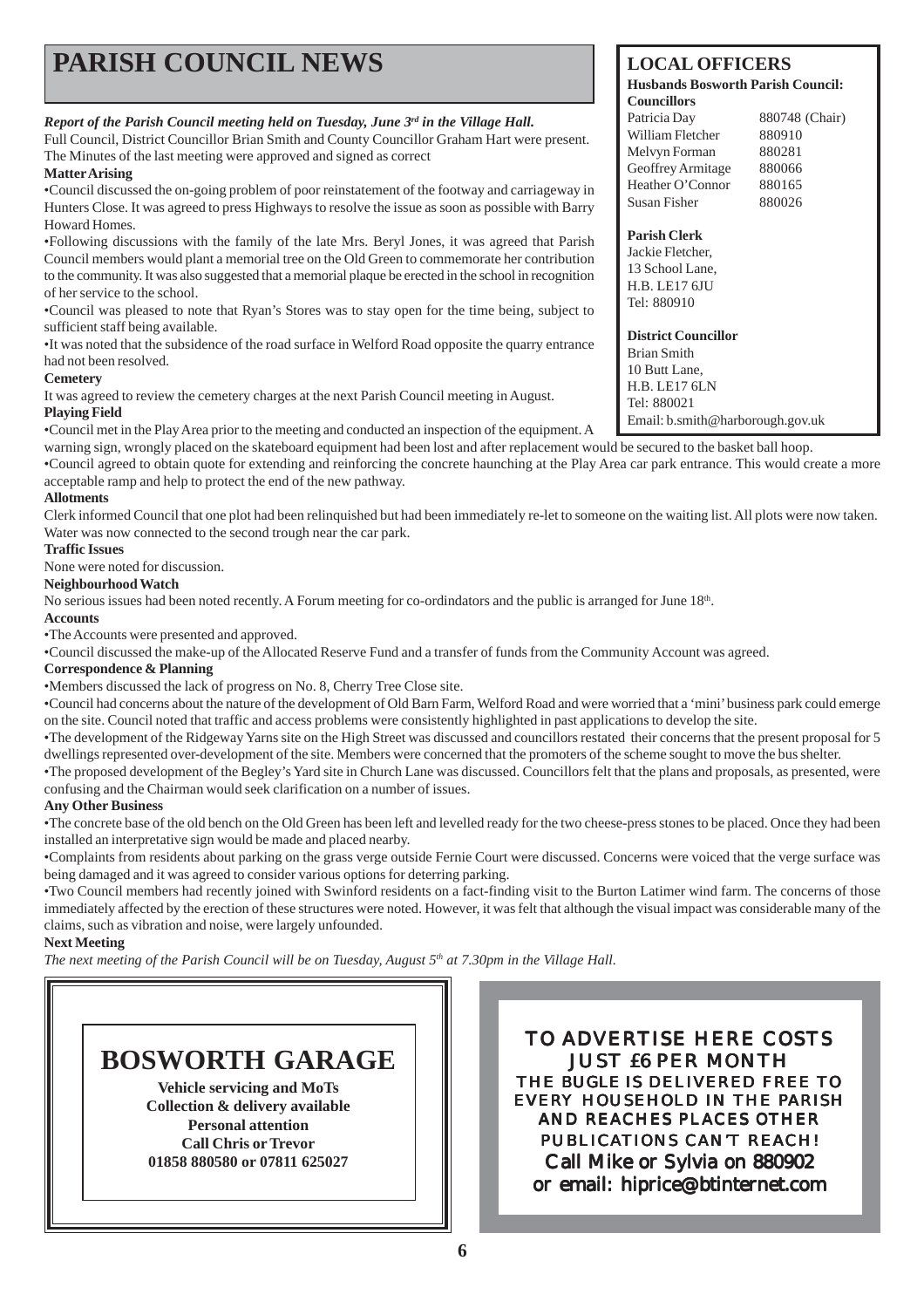#### **LAUNDE ABBEY AFTERNOON TEAS**

Following the success of last year's Summer Afternoon Teas, Launde Abbey is once again opening its doors to visitors.

Visitors will have the opportunity to spend time in the beautiful landscaped gardens at Launde and linger over a splendid afternoon tea in peaceful and delightful surroundings. Although the main house will not be open to the public, visitors will be able to visit the magnificent chapel, which dates from the 13<sup>th</sup> and 14th centuries and was once part of the original Augustinian Priory Church.

The Abbey, which is the Retreat House for the dioceses of Leicester and Peterborough, will be open to everyone on Sundays during July and August from 2.00pm until 4.00pm. Families are particularly welcome.

The Abbey won a Silver Award in the East Midlands Tourism *Enjoy England*



*Excellence Awards 2007* for the Best Tourism Experience category last year and they are hoping to welcome more people from around the East Midlands and beyond with this year's series of family events,

which include the Open Days over the August Bank Holiday weekend and afternoon teas*.*

For more information please contact Launde Abbey on 01572 717254 or e-mail laundeabbey@leicester.anglican.org or visit www.launde.org.uk

> **ALL SAINTS COFFEE MORNING The next Coffee Morning and Bring & Buy Sale in aid of All Saints Church funds will be on Wednesday, July 2nd 9.45am to 11.30am All welcome**

#### **KNAPTOFT CHURCH SERVICES**

Services will be held in the ruins of Knaptoft Church on the third Sunday of each month during the summer. The service on Sunday, July 20<sup>th</sup> will be led by the Revd. Alison Hampton, Priest in Charge of the benefice with Fleckney Silver Band providing the musical accompaniment. The Rural Dean, Rev. Ken Baker will take the service on Sunday, August 17th. The Harvest Festival service, on September 21<sup>st</sup> will be led by layreader Malcolm Britton from Syston. All services are at 3.00pm and if the weather is inclement the service moves into the adjacent farm buildings by kind permission of Knaptoft Farms Estate.

The church ruins will be open on September 13th for the annual Historic Churches Ride and Stride Day fundraising event.

### **METHODIST CHURCH Coffee Morning**

Wednesday, July 23rd 10.00am-12.00. at the home of Lloyd Jones, 12 Butt Lane. Visitors always welcome.

**PLEASE NOTE** The August Coffee Morning will be on Wednesday, August 20<sup>th</sup> Venue and time as above.

### **ALL SAINTS FLOWER ROTA Altar:** *July 6 & 13 - Eleanor Murphy*

*July 20 & 27 - Vivienne McNally*

**Children's Corner:** *July 6 & 13 - June Elliott July 20 & 27 - Nicola Anderson*

**Call Penny Mattock on 881140 if you would like to join the Flower Rota.**

> П П П П П

> П П П П П

### #CHURCH SERVICES #

## **All Saints Parish Church APRIL**

- **6 Join with Methodists**
- **13 8.30am Holy Communion**
- **20 9.30am Benefice Communion at Shearsby**
- **27 10.30am All Age Worship**

*Short Communion every Wed. at 9.15am*

**Churchwardens: Peter Jones 880741**

**James Avery 880164 Vicar:**

**Rev. Alison Hampton 880351**

## **Methodist Church**

- **6 Rev. M Haighton**
- **13 Rev. B Kennard (Communion)**
- **20 Mrs. J Moore**
- **27 Mrs. C Hodgson**

**Services every Sunday 6.30pm. All Welcome**

**Contacts: Rev. Brian Kennard 462889 Senior Church Steward: Mr. A Lloyd Jones 880343**

## **St Mary's Roman Catholic Church**

**Services every Sunday 8.30am.**

**Contact: Robert Constable-Maxwell 880361 Father Owen O'Neil 462359**

# The Bell Inn

Husbands Bosworth *Tel: 01858 880246*

*Your hosts John & Vanessa*

*Food served every lunchtime & evening. New menu! Children's menu available. Outside bars & functions catered for. Order the famous Bell Inn Take-Away 7 nights a week Still serving the best beers! IPA, Spitfire and Pedigree on tap.* DIANE E. HALL

Beauty Therapist CIBTAC ITEC CIDESCO qualified Full range of luxury treatments in tranquil surroundings Facials, body treatments, manicure, pedicure, waxing, tanning *Stockist of Susan Molyneux products* Brochures and Gift Vouchers available Tel: 01858 880567 or 07732 571714

. . . . . . . . . . . . . .

TH